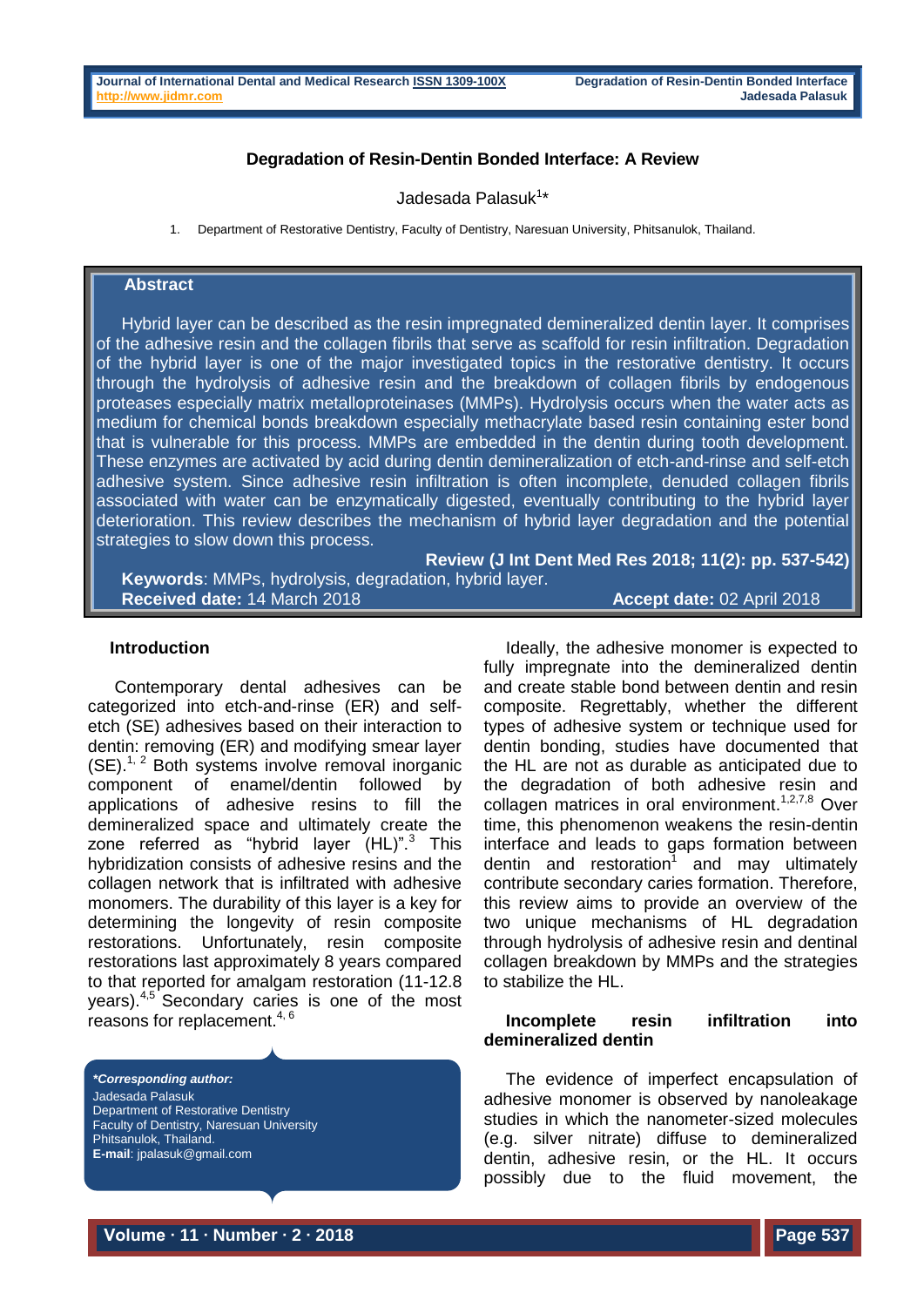anastomosis complex of dentin<sup>9</sup> or the continuous etching of the self-etch adhesive system.<sup>10</sup> Nanoleakage is a useful criterion for the evaluation of adhesive performance<sup>11</sup> and often found at the bottom of the HL. Even though these nano-scaled porosities ranged *circa* 20– 200 nm do not permit bacterial penetration, bacterial products, water and enzyme may use the nanoleakage as a pathway for HL degradation of both adhesive resin by hydrolysis and denuded collagen fibrils by endogenous proteinases.12,13 In addition, in vitro or in vivo experiments widely reported the reduction of resin-dentin bond strength after the long-term (6- 12 months or longer) aging (i.e. water storage, thermocycling) which supports the deterioration of  $HL$ .<sup>14-19</sup>

# **Hydrolysis of adhesive resins**

Dental adhesives are mainly consisted of methacrylate based monomers such as bisphenol Adiglycidyl ether diemthacrylate (Bis-GMA), triethylene glycol dimethacrylate (TEGDMA), urethane dimethacrylate (UDMA) and 2-hydroxyethyl methacrylate (HEMA). These monomers contain hydrolytically vulnerable functional groups: ester (R-CO-O-R), carboxyl (- COOH), hydroxyl (-OH), phosphate  $(-PO<sub>4</sub><sup>3</sup>)$  and urethane  $(R-NH-CO-O-R).^{20,21}$  Generally, dental polymers are deteriorated in aqueous environment by two main mechanisms: passive hydrolysis and enzymatic degradation. Hydrolysis is defined as a chemical reaction in which bonds of molecules break down using water. Hydrolysis that is catalyzed by enzymes is called "biodegradation". It was reported that degradation of dental polymers occurs through oxidation, chain scission and attack of functional groups producing small molecules or degradation products.<sup>21</sup>

Human saliva contains esterase enzymes that can hydrolyze methacrylate dental monomers.<sup>22</sup> These enzymes are produced from bacteria $23$ , salivary glands $^{22}$ , human cells (i.e. human gingival/pulp  $fibroblasts<sup>24</sup>$ , monocytes and macrophages).<sup>25</sup> The esterase enzymes presented in saliva cause hydrolysis of methacrylate based monomers producing carboxylic acid (R-COOH) and alcohol (R-OH). For example, Bis-GMA is hydrolyzed to Bishydroxy-propoxy-phenyl-propane (BisHPPP) and methacrylic acid (MA, Figure 1) in aqueous

solution. The degree of hydrolytic or enzymatic degradation is related to the degree of conversion, crosslinked networks, formulation of monomer, and specificity and concentration of enzyme to the monomer. Finer and Santerre showed that Bis-GMA is more resistant to enzymatic hydrolysis by pseudo-cholinesterase than TEGDMA in a dose dependent manner.<sup>26</sup>

The enzymatic degradation adversely affects the resin-dentin bond strength, surface hardness, wear resistance<sup>21</sup> and fracture toughness.<sup>27</sup> Furthermore, Kermanshahi et al.<sup>28</sup> found that the exposure of resin bonded dentin specimens to esterase enzymes facilitates bacterial microleakage into dentin and contributes to the progression of secondary caries as the increased bacterial penetration depth was pronounced in the test group compared to the non-exposure group.

Once the dental resins are hydrolyzed and released their breakdown products [(i.e. BisHPPP, MA and triethylene glycol (TEG)], these degradation products also induces the human cells to release more esterase resulting in more leaching of byproducts andcreating vicious cycle.<sup>24</sup>

The interactions between breakdown products andoral bacteria were investigated. In vitro studies found that the byproducts of dental resins (i.e. BisHPPP, TEG, MA) can upregulate *S. mutans* specific genes such as gtfB, gtfC, gbpB (bacterial adhesion and biofilm formation related genes), comC and comD (quorum-sensing related genes), yfiV (a putative transcriptional regulator), leading to increased bacterial virulence and cariogenicity $^{29,30}$ . These findings suggest that degradation products can potentially contribute to reduced longevity of adhesively bonded restorations.



**Figure 1.** Hydrolysis of Bisphenol A glycidyl methacrylate (Bis-GMA) to Bis-hydroxy-propoxyphenyl-propane (BisHPPP) and methacrylic acid (MA).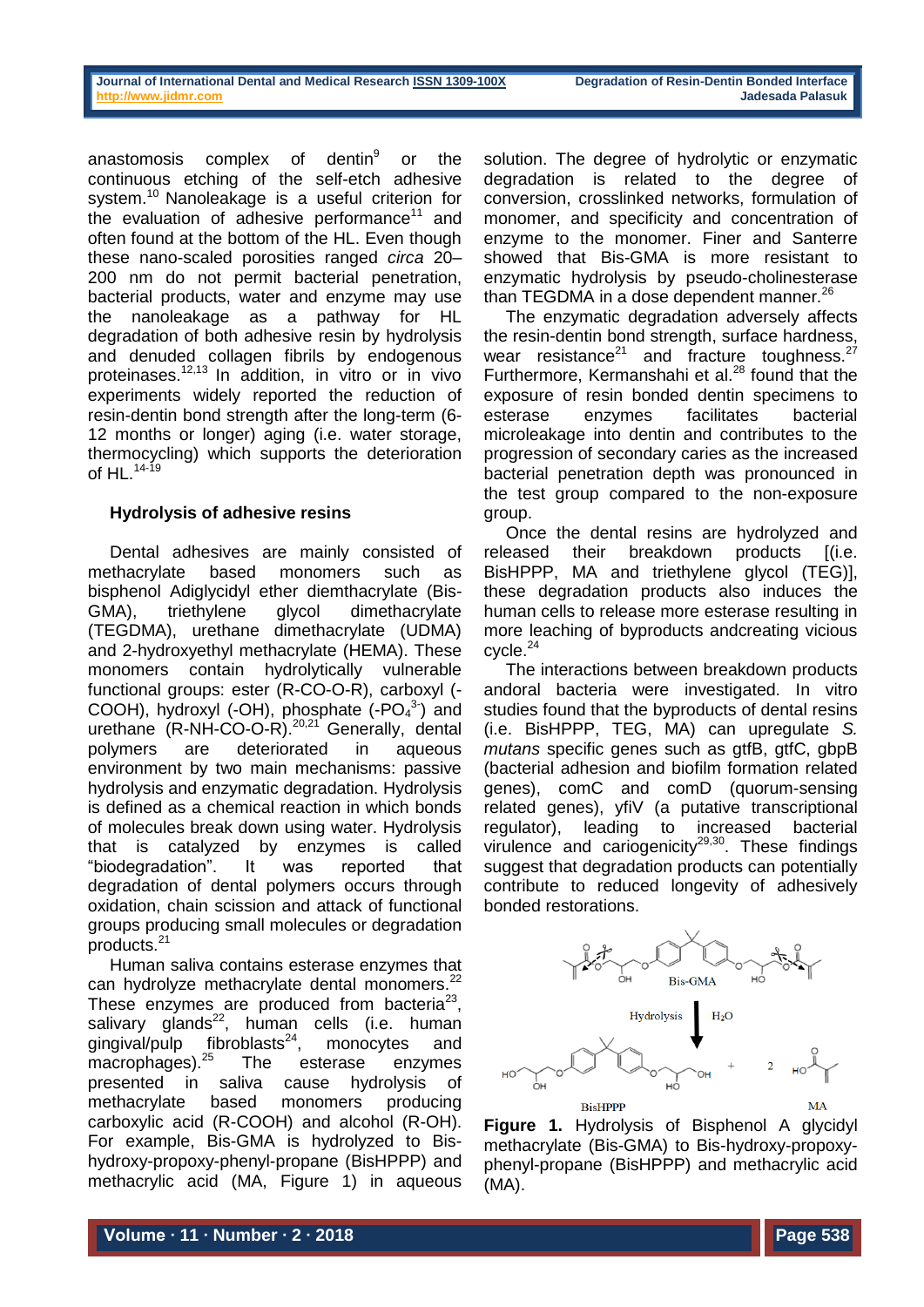### **Degradation of collagen fibrils by matrix metalloproteinases and other proteases**

Matrix metalloproteinases (MMPs) are a group of zinc dependent endopeptidases that are responsible for regulation of the components of extracellular matrix (ECM) especially type I collagen which is the main component of dentin matrices.<sup>31</sup> MMPs crucially participate in the physiological and pathological remodeling and destruction of living tissue such as arthritis, periodontal disease and tooth development. Based on their internal homologies and substrate specificity, MMPs are classified into six main classes as follows: collagenases, gelatinases, stromelysins, matrilysins, membrane-types, and other MMPs (Table 1).<sup>31, 32</sup>

| Collagenases        | MMP-1 (collagenase-1)*     |
|---------------------|----------------------------|
|                     | MMP-8 (collagenase-2)*     |
|                     | MMP-13 (collagenase-3)     |
| Gelatinases         | MMP-2 (gelatinase A)*      |
|                     | MMP-9 (gelatinase B)*      |
| <b>Stromelysins</b> | MMP-3 (stromelysin-1)*     |
|                     | MMP-10 (stromelysin-2)     |
|                     | MMP-11 (stromelysin-3)     |
|                     | MMP-12 (metalloelastase)   |
| Matrilysins         | MMP-7 (matrilysin, PUMP-1) |
|                     | MMP-26 (matrilysin-2)      |
| Membrane<br>type    | MMP-14 (MT1-MMP)*          |
| (MT) MMPs           | MMP-15 (MT2-MMP)           |
|                     | MMP-16 (MT3-MMP)           |
|                     | MMP-17 (MT4-MMP)           |
|                     | MMP-24 (MT5-MMP)           |
|                     | MMP-25 (MT6-MMP)           |
| Other MMPs          | <b>MMP-18</b>              |
|                     | <b>MMP-19</b>              |
|                     | MMP-20 (enamelysin)*       |
|                     | <b>MMP-21</b>              |
|                     | <b>MMP-23</b>              |
|                     | MMP-27                     |
|                     | MMP-28 (epilysin)          |
|                     |                            |

**Table 1.** Classification of MMPs. \*indicated MMPs identified in dentin

MMP activity is controlled at the level of transcription, activation of zymogens (inactive MMPs), interaction with specific extracellular matrix component and inhibition of activated enzymes by tissue inhibitor of metalloproteinases (TIMPs).<sup>33</sup> Failure of their control can lead to several pathological conditions such as atheroma, arthritis, cancer and inflammation.34,35 MMPs is

secreted as zymogen or inactive enzyme, and therefore, they have to be activated by proteinases, heat, low pH or other MMPs for their fully function.<sup>36</sup> The activation occurs through the "cysteine switch" mechanism where the bond between  $Zn^{2+}$  in the catalytic domain and the cysteine (-SH) in the prodomain of MMP structure is disrupted leading to the active MMPs (Figure 2). MMPs participate in dentin matrix formation during tooth development and secondary dentin formation. After collagen matrix calcification, the MMPs remain trapped within the mineralized dentin matrix and inactive.<sup>2</sup> Studies reported that odontoblasts can secrete MMP-2,- 8,-9,-13,-20 and MT1-MMP.<sup>37</sup> So far. at least MMP-1,-2,-3,-8,-9,-20 and MT1-MMP have been identified in dentin.<sup>36, 38-43</sup>

MMPs have been suggested to be responsible for HL degradation.<sup>1, 3, 44-47</sup> Even though published studies demonstrated the presence and activity of endogenous enzymes in human dentin $39, 44, 48, 49$ , the direct evidence of MMP activity within the HL after acid exposure was firstly revealed in the in situ zymography. $40$  It showed that the MMP activity was intense at the bottom of the HL where the exposed collagen occcured.<sup>40</sup> Interestingly, this observations also correspond to the area of interfacial nanoleakage which is the initial area of HL degradation. During the dentin pretreatment for dentin bonding, phosphoric acid or acidic primer etching in ER and SE adhesive systems is not only demineralized dentin for microretention, but low pH would also expose the collagen networks and activate matrix bound MMPs.



**Figure 2.** The activation of inactive MMPs. The bond between  $Zn^{2+}$  in the catalytic domain and the cysteine (-SH) in the prodomain of MMP structure is disrupted by acid (H+) leading to the active MMPs.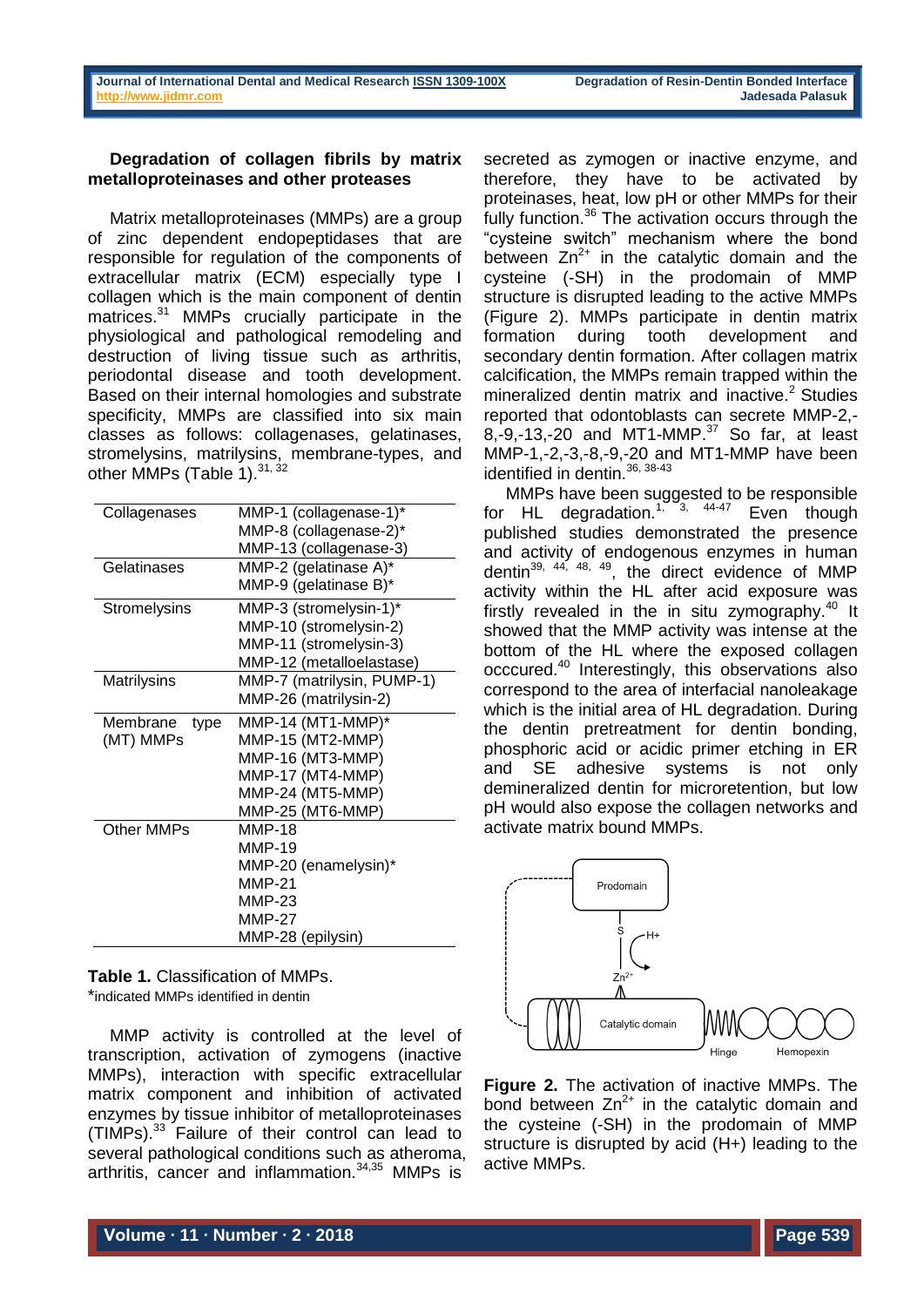The active MMPs slowly degrade the exposed collagen fibrils (uninfiltrated by resin monomers) $50,51$ , weakening the resin-dentin bonds and reducing longevity of the resin restorations.

Cysteine cathepsins are a group of lysosomal cysteine proteinases. There are at least 11 human cysteine cathepsins (B, C, F, H, K, L, O, S, V, X and W).<sup>52</sup> Similar to MMPs, cysteine cathepsins take part in extracellular matrix degradation and remodeling. Unlike MMPs that work at neutral pH, most of cysteine cathepsins function at acidic environments except Cathepsin K that possesses gelatinolytic activity at pH 4.0– 7.0 and collagenolytic activity at pH 5.0-6.5.<sup>53</sup> Human odontoblast can express a number of cysteine cathepsin gene.<sup>54</sup> To date, cysteine cat hepsin B and cysteine cat hepsin K are found in human dentin. $5^2$  Cysteine cathepsin K is the only endopeptidase that is able to cleave multiple sites of the triple helix region of the collagen chain generating different fragments of collagen molecules. Similar to bacterial collagenases, this distinct property is not found in human MMPs as they can cleave collagen chain at one unique site.<sup>52</sup> These observation supports the possible role of cysteine cathepsins in HL degradation.

# **Strategies to preserve bonded interface**

A number of approaches are introduced to overcome the deterioration of adhesive-dentin bonded interface including the modification of dentin bonding protocol (i.e. dentin pretreatment after acid etching), use of protease inhibitors, crosslinkers, chelating agents and a combined treatment.

Chlohexidine (CHX) is an MMP inhibitor that is extensively investigated in vitro and in vivo studies. CHX can be applied directly on demineralized dentin or can be incorporated into adhesive system (i.e. acidic primer, adhesive) either as a polymerizable chlorhexidinemethacrylate<sup>55</sup> or CHX solution.<sup>56</sup> Generally, the immediate dentin bond strength showed no significant different between 2% CHX and the control (without CHX) but the use of 0.2% CHX negatively affected the bond strength. After aging, the preservation of dentin bonding seems to be promising with CHX (0.2-2%) since CHX had higher bond strength compared to the control. However, this trend does not remain after long term aging.<sup>45</sup> Similarly, a clinical study on class V

lesion with 2% CHX application using split-mouth design showed no long term advantage of CHX since restorations of the control (no CHX) started debonding after 6 months and the CHX treatment group was not debonded until 12 months.<sup>57</sup> These results correspond to other clinical studies.<sup>58, 59</sup>

Tetracycline derivatives are broad spectrum antibiotics with an MMP inhibitory effect though the  $Zn^{2+}$  chelating property. Doxycycline at subantimicrobial level incorporated into adhesive resin using aluminosilicate clay nanotube as a carrier showed potent MMP-1 inhibition without negative effect on physic-chemical properties of<br>adhesive.<sup>51</sup> Similarly, application of 2% Similarly, application of 2% minocycline pretreatment on demineralized dentin significantly improved microtensile bond strength reduction and nanoleakage after 24 months of aging compared to the non-treated group.<sup>60</sup>

Crosslinkers such as carbodimide, glutaraldehyde, and proanthocyanidin strengthen the HL by forming the covalent bonds between collagen molecules, improving mechanical properties of dentin and making more resistant to degradation.<sup>61</sup> Proanthocyanidin has a dual function as a crosslinker and MMP inhibitor. Proanthocyanidin does not only improve the mechanical properties of dentin, but it can also stabilize the dental collagens against enzymatic digestion<sup>62</sup> possibly due to the induction of conformational change of enzyme structure<sup>61</sup> and the noncovalent nature of its interaction with collagen molecules.<sup>63</sup>

Gallardin, synthetic MMP inhibitor, exhibits a collagen-like backbone facilitating the binding to MMP active site on the catalytic domain of MMP structure resulting in MMP inhibition.<sup>46</sup> Treatment of gallardin reduced interfacial nanoleakage after 1 year aging compared to the no treatment group.

Polymerizable quaternary ammonium compounds (QAMs) such as 12 methacryloyloxydodecylpyridinium bromide (MDPB) significant decreased the loss of dry mass of the dentin beams incubated with QAMs (0.2–6.0% loss of dry mass) compared to the no QAMs group (29% loss of dry mass).<sup>64</sup> Moreover, the unique benefit of QAMs over other MMP inhibitors is the methcrylate-polymerizable property which makes the QAMs not leaching out of the bonded interface.

Finally, polyphenol compounds (i.e. green tea polyphenol epigallocatechin-3-gallate),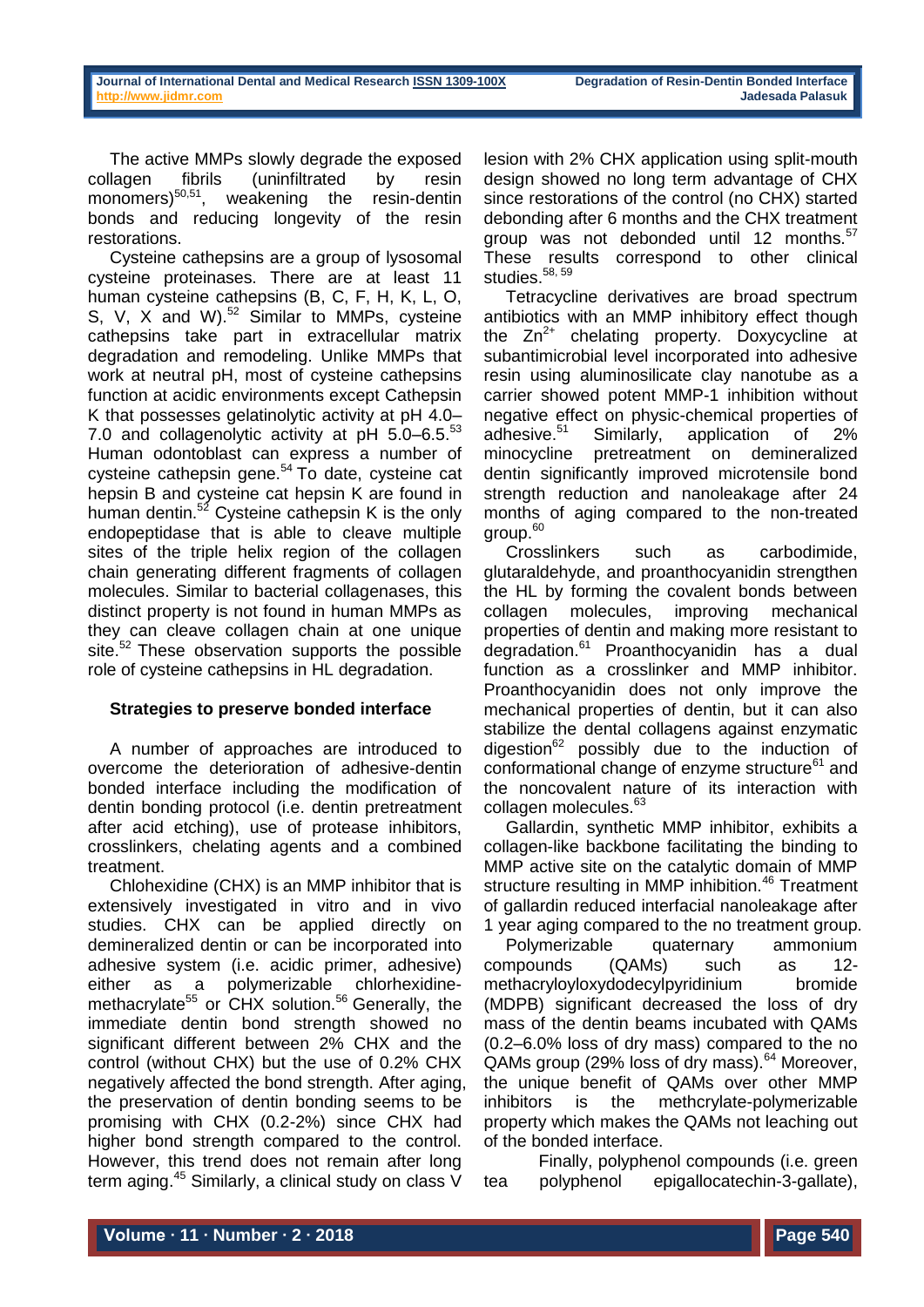benzalkonium chloride, chelating agents (ethylenediaminetetraacetic acid, EDTA) and other MMP inhibitors have all been employed and demonstrated successful protease inhibition propertties.<sup>47</sup> However, although these strategies provides promising results, most of the inhibitor are not methacrylate polymerizable and will leak out to the environment after aging. Moreover, some inhibitors are reversible in nature (i.e. doxycycline, EDTA). Therefore, a long term inhibition may not be achieved unless the carrier is used for their sustained release. Thus, welldesigned long term clinical trials (i.e. randomized clinical trial) has not been fully investigated and should be determined in the future.

### **Conclusions**

Degradation of the HL is unavoidable. It reduces the longevity of the resin restoration. Indeed, studies have provided the strategies and clinical procedure to stabilize the resin-dentin interface. Although this review may not be addressed all available information, the key evidences are discussed. Further studies are needed on new knowledge, technique and invention to improve the stability of the adhesive bonded interface.

### **References**

- **1.** Breschi L, Mazzoni A, Ruggeri A, Cadenaro M, Di Lenarda R, De Stefano Dorigo E. Dental adhesion review: aging and stability of the bonded interface. Dent Mater 2008; 24(1): 90- 101.
- **2.** Mazzoni A, Tjaderhane L, Checchi V, et al. Role of dentin MMPs in caries progression and bond stability. J Dent Res 2015; 94(2): 241-51.
- **3.** Porto IC, Nascimento TG, Oliveira J, Freitas PH, Haimeur A, França R. Use of polyphenols as a strategy to prevent bond degradation in the dentin-resin interface. Eur J Oral Sci 2018; 126(2): 146-58.
- **4.** Van Nieuwenhuysen JP, D'Hoore W, Carvalho J, Qvist V. Longterm evaluation of extensive restorations in permanent teeth. J Dent 2003; 31(6): 395-405.
- **5.** Mjor IA, Dahl JE, Moorhead JE. Age of restorations at replacement in permanent teeth in general dental practice. Acta Odontol Scand 2000; 58(3): 97-101.
- **6.** Forss H, Widstrom E. Reasons for restorative therapy and the longevity of restorations in adults. Acta Odontol Scand 2004; 62(2): 82-6.
- **7.** Mazzoni A, Angeloni V, Sartori N, et al. Substantivity of Carbodiimide Inhibition on Dentinal Enzyme Activity over Time. J Dent Res 2017; 96(8): 902-08.
- **8.** Tjaderhane L, Nascimento FD, Breschi L, et al. Strategies to prevent hydrolytic degradation of the hybrid layer-A review. Dent Mater 2013; 29(10): 999-1011.
- **9.** Hashimoto M, Fujita S, Endo K, Ohno H. Effect of dentinal water on bonding of self-etching adhesives. Dent Mater J 2009; 28(5): 634-41.
- **10.** Wang Y, Spencer P. Continuing etching of an all-in-one adhesive in wet dentin tubules. J Dent Res 2005; 84(4): 350-4.
- **11.** Mobarak EH, Daifalla LE. Long-term nanoleakage depth and pattern of cervical restorations bonded with different adhesives. Oper Dent 2012; 37(1): 45-53.
- **12.** Sano H. Microtensile testing, nanoleakage, and biodegradation of resin-dentin bonds. J Dent Res 2006; 85(1): 11-4.
- **13.** Lee T-Y, Cho B-H, Son H-H. The nanoleakage patterns of different dentin adhesive systems. J Korean Acad Conserv Dent 2003; 28(2): 169-77.
- **14.** Garcia-Godoy F, Kramer N, Feilzer AJ, Frankenberger R. Longterm degradation of enamel and dentin bonds: 6-year results in vitro vs. in vivo. Dent Mater 2010; 26(11): 1113-8.
- **15.** Abdalla AI. Effect of long-term water aging on microtensile bond strength of self-etch adhesives to dentin. Am J Dent 2010; 23(1): 29-33.
- **16.** Favarao J, Zanini MM, Coelho Sinhoreti MA, et al. Immediate and 6-month Bond Strengths of Different Adhesives in the Oral Environment. J Adhes Dent 2017; 19(6): 475-81.
- **17.** Sezinando A, Luque-Martinez I, Munoz MA, Reis A, Loguercio AD, Perdigao J. Influence of a hydrophobic resin coating on the immediate and 6-month dentin bonding of three universal adhesives. Dent Mater 2015; 31(10): e236-46.
- **18.** Armstrong SR, Vargas MA, Chung I, et al. Resin-dentin interfacial ultrastructure and microtensile dentin bond strength after five-year water storage. Oper Dent 2004; 29(6): 705-12.
- **19.** Armstrong SR, Vargas MA, Fang Q, Laffoon JE. Microtensile bond strength of a total-etch 3-step, total-etch 2-step, self-etch 2-step, and a self-etch 1-step dentin bonding system through 15-month water storage. J Adhes Dent 2003; 5(1): 47-56.
- **20.** Van Landuyt KL, Snauwaert J, De Munck J, et al. Systematic review of the chemical composition of contemporary dental adhesives. Biomaterials 2007; 28(26): 3757-85.
- **21.** Ferracane JL. Hygroscopic and hydrolytic effects in dental polymer networks. Dent Mater 2006; 22(3): 211-22.
- **22.** Jaffer F, Finer Y, Santerre JP. Interactions between resin monomers and commercial composite resins with human saliva derived esterases. Biomaterials 2002; 23(7): 1707-19.
- **23.** Bourbia M, Ma D, Cvitkovitch DG, Santerre JP, Finer Y. Cariogenic bacteria degrade dental resin composites and adhesives. J Dent Res 2013; 92(11): 989-94.
- **24.** Gregson KS, Jack Windsor L, Platt JA. Biodegradation of a dental resin material by fibroblast conditioned media. Dent Mater 2009; 25(11): 1358-62.
- **25.** Finer Y, Santerre JP. Salivary esterase activity and its association with the biodegradation of dental composites. J Dent Res 2004; 83(1): 22-6.
- **26.** Finer Y, Santerre JP. Biodegradation of a dental composite by esterases: dependence on enzyme concentration and specificity. J Biomater Sci Polym Ed 2003; 14(8): 837-49.
- **27.** Shokati B, Tam LE, Santerre JP, Finer Y. Effect of salivary esterase on the integrity and fracture toughness of the dentinresin interface. J Biomed Mater Res B Appl Biomater 2010; 94(1): 230-7.
- **28.** Kermanshahi S, Santerre JP, Cvitkovitch DG, Finer Y. Biodegradation of resin-dentin interfaces increases bacterial microleakage. J Dent Res 2010; 89(9): 996-1001.
- **29.** Sadeghinejad L, Cvitkovitch DG, Siqueira WL, Merritt J, Santerre JP, Finer Y. Mechanistic, genomic and proteomic study on the effects of BisGMA-derived biodegradation product on cariogenic bacteria. Dent Mater 2017; 33(2): 175-90.
- **30.** Singh J, Khalichi P, Cvitkovitch DG, Santerre JP. Composite resin degradation products from BisGMA monomer modulate the expression of genes associated with biofilm formation and other virulence factors in Streptococcus mutans. J Biomed Mater Res A 2009; 88(2): 551-60.
- **31.** Birkedal-Hansen H, Moore WG, Bodden MK, et al. Matrix metalloproteinases: a review. Crit Rev Oral Biol Med 1993; 4(2): 197-250.
- **32.** Jain A, Bahuguna R. Role of matrix metalloproteinases in dental caries, pulp and periapical inflammation: An overview. J Oral Biol Craniofac Res 2015; 5(3): 212-8.